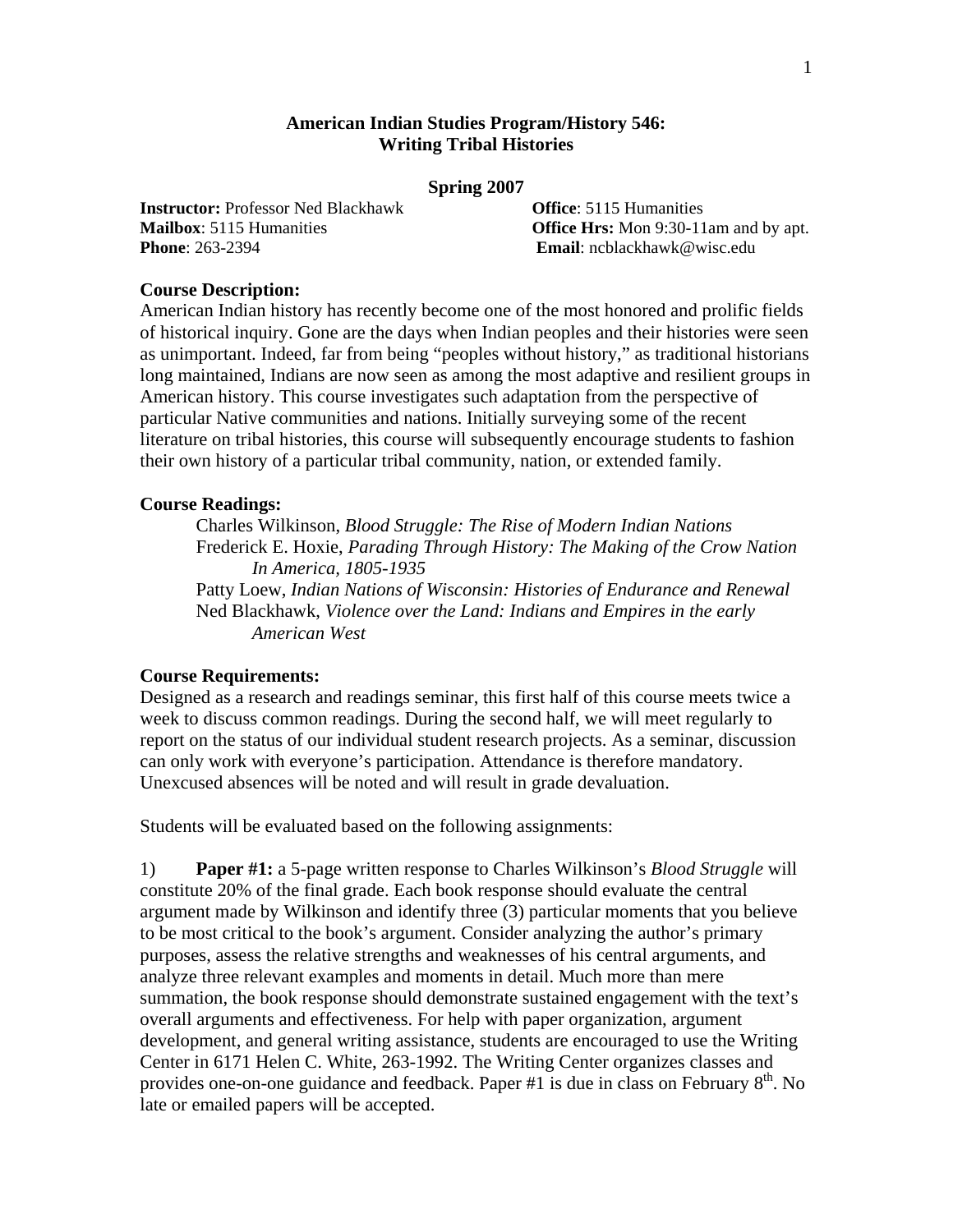2) **Short Reaction Pieces**: Three (3) reaction pieces to Hoxie, Loew, and Blackhawk's works will be collected in lieu of a midterm. Each reaction piece should be 2-pages and should briefly answer questions distributed beforehand. These reaction pieces will collectively constitute 20% of the final grade and are due at the end of our discussion of each text.

3) **Research Project Formation:** Prior to the submission of the final research project, each student is expected to produce a general bibliography, an annotated bibliography, and a project outline along with a preliminary thesis statement and argument. These will not factor into the final grade and will be marked as either satisfactory or unsatisfactory. Unsatisfactory materials will be returned and will not receive credit until improved. All students must also meet with the instructor to discuss their potential research topic.

4) **Project Presentation and Participation:** A final presentation of the research project and overall seminar participation will comprise 20% of the final grade. Each presentation should be no more than 15 minutes and should provide an overview of the research process—what materials were used, how were they identified, what problems did they present—as well as the project's primary findings and conclusions. Maps, photographic reproductions, and other visual aids are encouraged.

5) **Final Research Project:** The final project is due May 14<sup>th</sup> by 4pm. Students should develop 16-20 page papers organized into a few subject headings if needed. Each project should introduce and examine the history of an American Indian community, nation, or extended family, situating these histories within the larger thematic currents of the course. Each research project should be double-spaced, properly formatted and referenced [footnotes and endnotes matter!] and handed in on time. The use of photographic, documentary, and/or oral histories is encouraged. These final projects will constitute 40% of the final grade. Students can devise alternative formats for their final projects. Websites, academic poster boards, or bounded documentary histories, in which the documents are at the center of the narrative, are among the possible selections.

# **Course Schedule**

| Week 1<br>January 23: | Introduction and Organization: What is Indian History?                                                                                                                                               |
|-----------------------|------------------------------------------------------------------------------------------------------------------------------------------------------------------------------------------------------|
| $1/25$ :              | How and Why Do We Write Indian History: The Powers and Perils of the Field                                                                                                                           |
| Readings:             | Ned Blackhawk, History Section, Native Americans of North America, 2003<br>Microsoft Encarta Encyclopedia:<br>http://encarta.msn.com/text_761570777___250/Native_Americans_of_North_A<br>merica.html |

# **Part I The Rise of Modern Indian Nations**

**Week 2**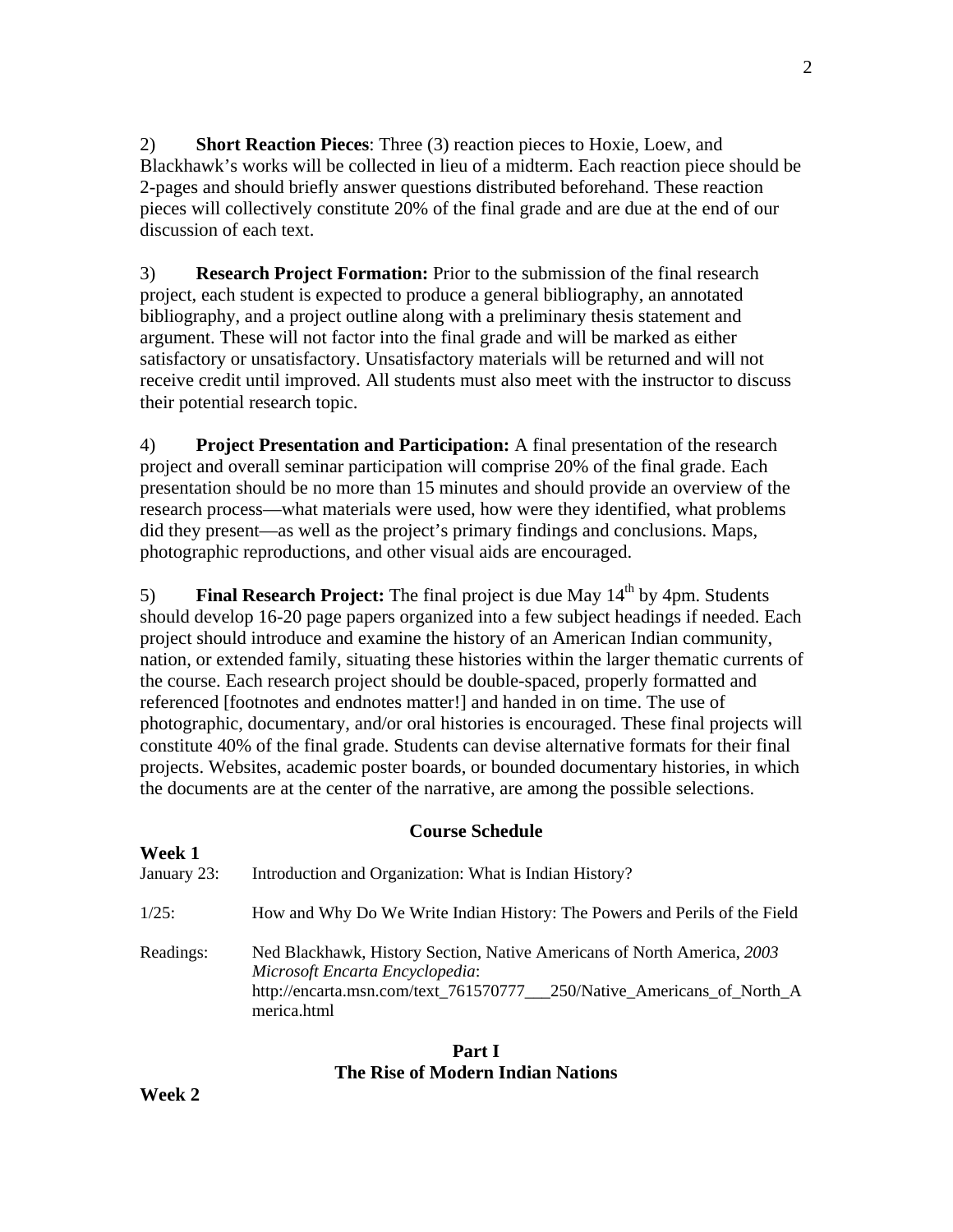| 1/30:              | The Crisis of Termination Amidst the Crisis of Reservation Impoverishment                                                                |
|--------------------|------------------------------------------------------------------------------------------------------------------------------------------|
| Readings:          | Wilkinson, <i>Blood Struggle</i> , ix-86                                                                                                 |
| 2/1:               | The American Indian Movement and the Movement for American Indian<br>Sovereignty                                                         |
| Readings:          | Wilkinson, Blood Struggle, 89-173                                                                                                        |
| Week 3<br>2/6:     | Self-Determination                                                                                                                       |
| Readings:          | Wilkinson, Blood Struggle, 177-268                                                                                                       |
| 2/8:               | "Different Now But Also the Same:" Contemporary Indian History                                                                           |
| Readings:          | Wilkinson, <i>Blood Struggle</i> , 271-379 (Paper #1 due in class)                                                                       |
| Week 4<br>$2/13$ : | The Indian Nations of Wisconsin                                                                                                          |
| Readings:          | Loew, $1-53$                                                                                                                             |
| $2/15$ :           | The Indian Nations of Wisconsin, Cont'd                                                                                                  |
| Readings:          | Loew, $54-126$ (Reaction #1 due in class)                                                                                                |
|                    | Part II<br><b>Reservation and Regional Tribal Histories in Focus</b>                                                                     |
| Week 5<br>2/20:    | Video Presentation, Selections from Smoke Signals and Skins                                                                              |
| 2/22:              | Recasting the Paradigm of Disappearance: Indian History on Parade?                                                                       |
| Readings:          | Hoxie, Parading Through History, 1-95                                                                                                    |
| Week 6<br>2/27:    | Group Reports on Hoxie: Group A, Chapters 4-5; Group B, Chapter 6;<br>Group C, Chapter 7; Group D, Chapter 8; and Group E, Chapters 9-10 |
| 3/1:               | <b>Crows and Other Americans</b>                                                                                                         |
| Readings:          | Hoxie, 344-375 (Reaction #2 due in class)                                                                                                |
| Week 7<br>3/6      | Indians in the Early American West                                                                                                       |
| Readings:          | Blackhawk, Violence over the Land, 1-54                                                                                                  |